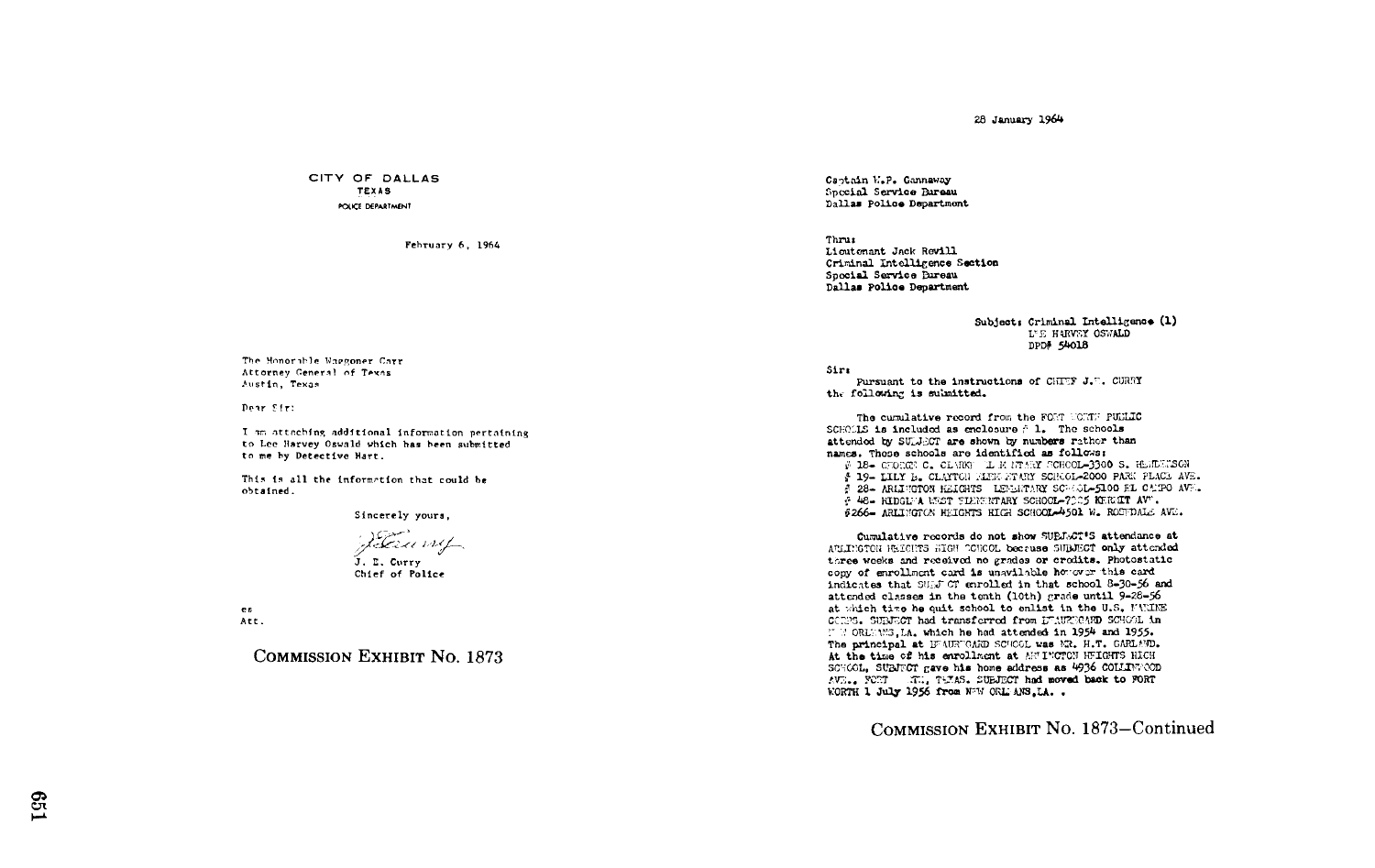Page 2- LEE HARVEY OSWALD- 28 January 1964-

A copy of SUBJECT'S enrollment card from DALLAS<br>IMDEP NDENT SCHOOL DISTRICT, FUELIC EVANING SCHOOL<br>is included as enclosure  $\frac{1}{2}$ . SUBJECT enrolled for<br>a typing course and paid  $\frac{1}{2}$  9.00. This card does not<br>show show an accumulator record of redsing or contract to the school credit for this course. The attached record is the only record kept by the school. Grade records are not kept on non-credit courses.

> Respectfully submitted. H m Ik H.M. Hart, Detective Criminal Intelligence Section

## COMMISSION EXHIBIT No. 1873–Continued

| min Osweld, Leo                                       |                                                                          |   |  |       |                          |  |    |                        |                    |              |                  |         |         |                                                                                                                                           | CUMULATIVE ELCORD |  |    |           | FORT VORTH PUBLIC SCHOOLS |                 | 1505 8th Ave. |                   |  | <b>PATROL</b>          | nono |                                                    |  |
|-------------------------------------------------------|--------------------------------------------------------------------------|---|--|-------|--------------------------|--|----|------------------------|--------------------|--------------|------------------|---------|---------|-------------------------------------------------------------------------------------------------------------------------------------------|-------------------|--|----|-----------|---------------------------|-----------------|---------------|-------------------|--|------------------------|------|----------------------------------------------------|--|
|                                                       | 0.55<br>ιB<br>Many Edwin Erdall (Breaked<br><u>InilDoeguerite Oswald</u> |   |  |       |                          |  |    |                        |                    |              |                  |         |         | $\frac{75.79951 \text{ m}}{6}$<br>www.2408 Eurog<br>S A<br>mens<br><b>ADCAZM</b><br>10/03<br>1951<br>019<br>VACCONATION EXHIBIT<br>DATY 1 |                   |  |    |           |                           |                 |               |                   |  |                        |      |                                                    |  |
| $L_{\rm{eff}}$                                        | i                                                                        | İ |  | å     | å                        |  |    |                        | LANGUAGE ARTS<br>ī | £            | -<br>-<br>-<br>- |         |         | ø                                                                                                                                         |                   |  |    | FINE AREA | Í                         | į               |               | š                 |  | $\frac{1}{2}$<br>ستغمد |      |                                                    |  |
|                                                       |                                                                          |   |  | ∿si£a |                          |  |    | Ά                      |                    | آؤ7          | $\overline{B}$   |         | e.      |                                                                                                                                           | <b>BB</b>         |  | 8B |           |                           | $a\overline{a}$ |               | Ā                 |  | $5.30 - 12$            | 2    | Lowered                                            |  |
| $-4299996910$<br>りっしゃ よのここば ないわのこのみす<br>s sinskusinis | <u>لد دراوړ لول اکثراتو</u>                                              |   |  |       |                          |  | 3  | $\boldsymbol{v}$<br>75 | $-18 +$            |              | B<br>m           | A,<br>c | x<br>79 | $\mathcal{A}$                                                                                                                             | ि टाप्न           |  |    |           | 27<br>a<br>Ŕ<br>ala       | A<br>Ŕ          |               | っ<br>ß<br>A<br>УA |  | $4 - 1 - 10$<br>5.29.  | c.   | P. Havel<br>fvingsto <u>n</u><br>larnar.<br>Butter |  |
| Mot, Ach, Dolel<br>Stanford, IAch<br>,,               |                                                                          | ٠ |  |       | z,<br>$\mathbf{A}^{\pm}$ |  | ŕ, | かっ<br>2151<br>жx       |                    | $m_{\alpha}$ | 국                | نسار    |         | ы                                                                                                                                         | ۰.<br>Ξ.          |  |    |           |                           |                 | rdmTh6        | 7.79              |  | $\cdots$               | ימו  | معمد<br>83.3<br>マネ                                 |  |
| the Lily B. Clayton                                   |                                                                          |   |  |       |                          |  |    |                        |                    |              |                  |         |         |                                                                                                                                           |                   |  |    |           |                           |                 |               |                   |  | Lillicent Keeble       |      | Principal                                          |  |

## COMMISSION EXHIBIT No. 1873-Continued



COMMISSION EXHIBIT NO. 1873-Continued